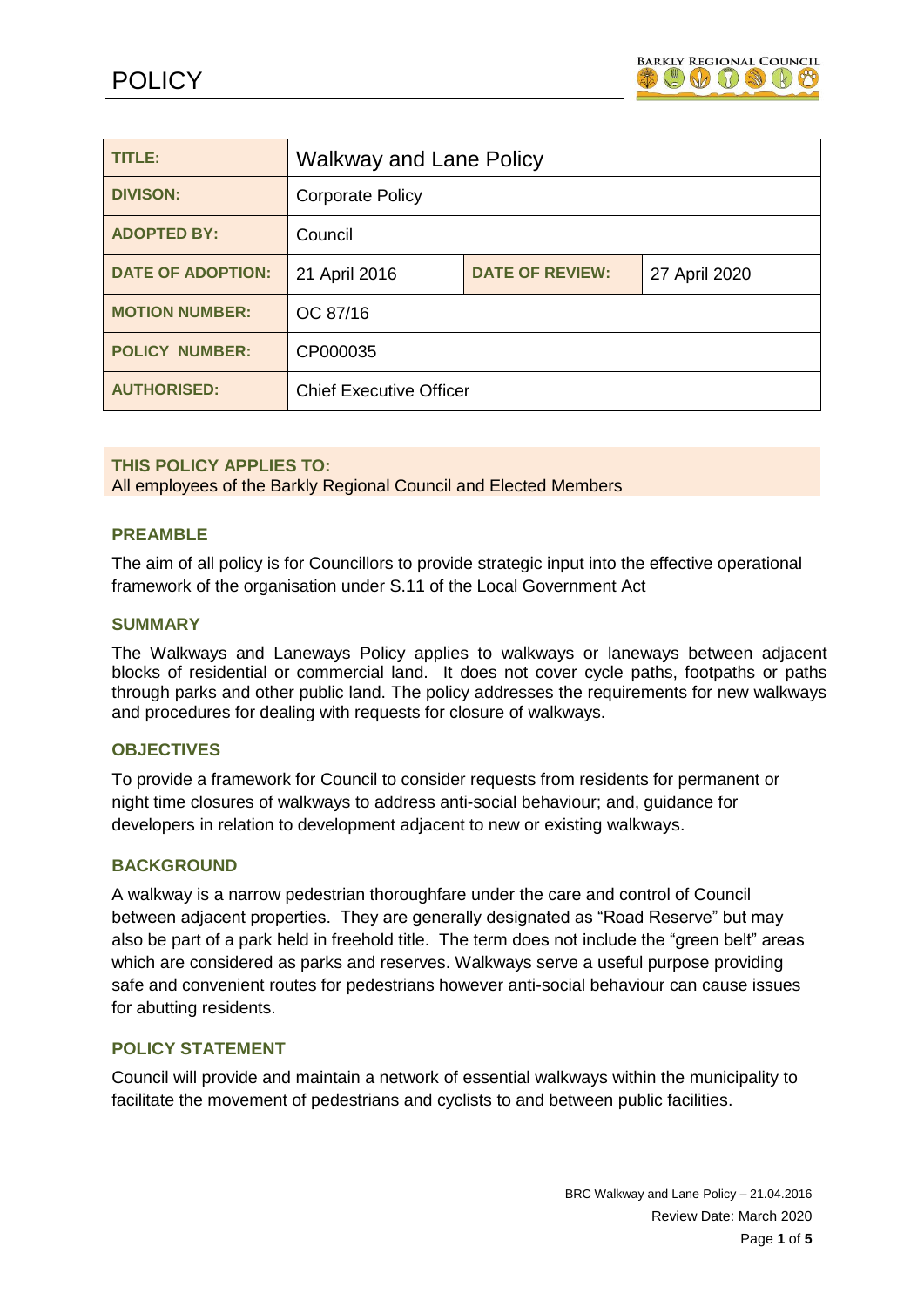# **Walkways in New Subdivisions/Developments**

In the development of new subdivisions, pedestrian and cyclist movements should be provided within the road reserve network or dedicated open space areas. Narrow walkways or laneways between adjacent properties are to be discouraged due to their common association with anti-social behaviour and will generally not be approved. If a walkway or laneway has to be constructed to provide an essential linkage between open space areas (herein called "linkage") they must be a minimum 10m wide and incorporate a paved pathway with a minimum width of 3 metres. Irrigation must be provided to any planted areas. The pathway shall be lit to AS 1158.3 Category P2 with a pole height of 4.5 metres. Lighting shall be designed to minimise spillage into adjacent properties. A solid fence to a minimum of 2 metres high along the boundary of the linkage and residential or commercial land is to be installed by the developer. Linkages are to be designed taking into account *Crime Prevention through Environmental Design* (CPTED) Principles. Vehicular access to these linkages will be prevented by the use of bollards; Service vehicles will have access to the pathway through a lockable entrance.

With new developments or redevelopments adjacent to existing walkways, the developer is to install a solid fence to a minimum of 2 metres high, along the boundary and shall design the internal layout and structures to minimise the possible effects of any anti-social behaviour.

## **Anti-social Behaviour and Walkways**

Council recognises that antisocial activity can occur in walkways as well as in other locations and that those participating in this type of activity have used walkways as escape routes. Council recognises that this anti-social activity can impact directly on those living adjacent to walkways. The reasons for the anti-social behaviour can be very complex and are not necessarily caused by the presence of the walkway.

Addressing anti-social behaviour is a community issue that requires the involvement of all Northern Territory Government Agencies, community groups and organisations as well as individuals. There are a number of avenues that can be pursued by a local community to address a problem prior to consideration being given to close the walkway. Once Council permanently closes a walkway, the facility is lost to the community forever.

## *Closing Walkways*

Council has the power to permanently or temporarily close walkways, where they are road reserves under the *Local Government Act*, in accordance with the *Local Government (Road Opening & Closing) Regulations*.

## **This Policy deals with two types of closure requests**:

- (i) Permanent or temporary closure of a walkway to help address anti-social problems.
- (ii) Closure of a walkway where it is not deemed to be an essential corridor for pedestrian movements.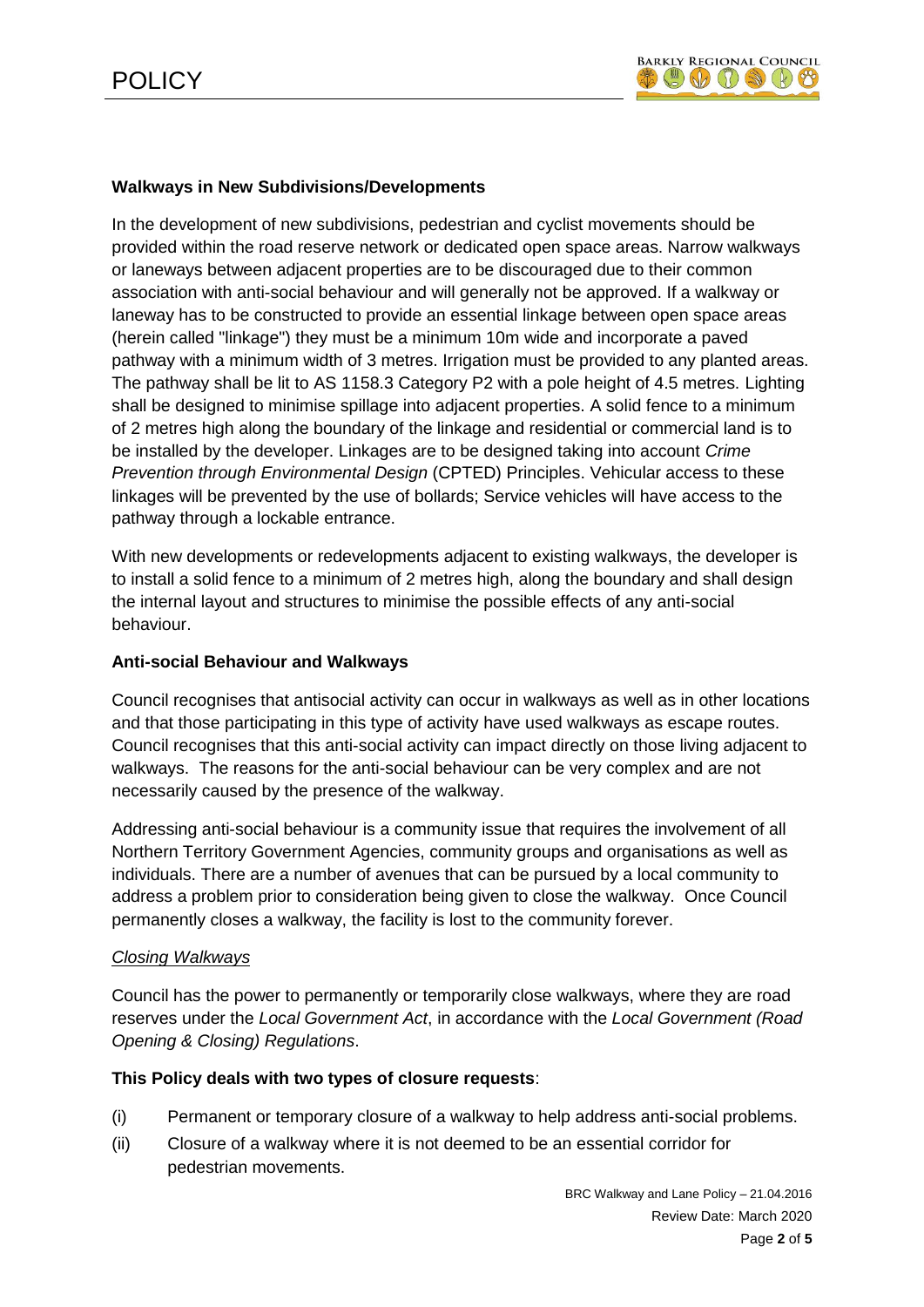The purpose of walkways is to provide a pedestrian and cycle passageway between public facilities. Council has categorised walkways by assessing the impact a closure would have on pedestrian access to various types of public and private facilities such as shops, schools, bus stops etc.

## There are 3 categories:

| Category A | Essential walkways that would impose a significant access impact on the<br>community if closed                          |
|------------|-------------------------------------------------------------------------------------------------------------------------|
| Category B | Walkways of less strategic value than essential walkways which could be<br>considered for closure in some circumstances |
| Category C | Non-essential walkways that could be closed without a significant impact on<br>the community                            |

*These categories only apply to requests for permanent closure. Requests for night time only closure will be determined on social and other factors.*

# *Request for Closure*

Council will only consider closures on the basis of an application by one or more adjacent residents. Council will only consider permanent closure if one or more adjacent residents intend to purchase the entire length of the walkway and consolidate it into their lot(s).

## *Request to Address Anti-social Issues*

Council will not consider permanent closure of Category A walkways. Permanent closures will only be considered for Category B and C Walkways.

Temporary (night time) closures will only be considered for Category A and B walkways. Temporary (night time) closures will not be considered for Category C walkways.

When a request for a walkway closure to address anti-social concerns is received, the level and type of anti-social behaviour will need to be determined. Applicants will be requested to provide evidence of anti-social behaviour and will be asked to report all instances to the Police for an appropriate response, and then seek police advice in consultation with adjoining properties and user group, in formulating its decision.

Alternatives to closure should be explored. These include:

- The establishment of a local community group to address anti-social behaviour to address the issues at a local level
- Addressing the walkway environment to make it less attractive for loitering for example, trimming overhanging trees and those obstructing lighting, lighting the walkways, night patrols, the installation of video surveillance cameras or other measures.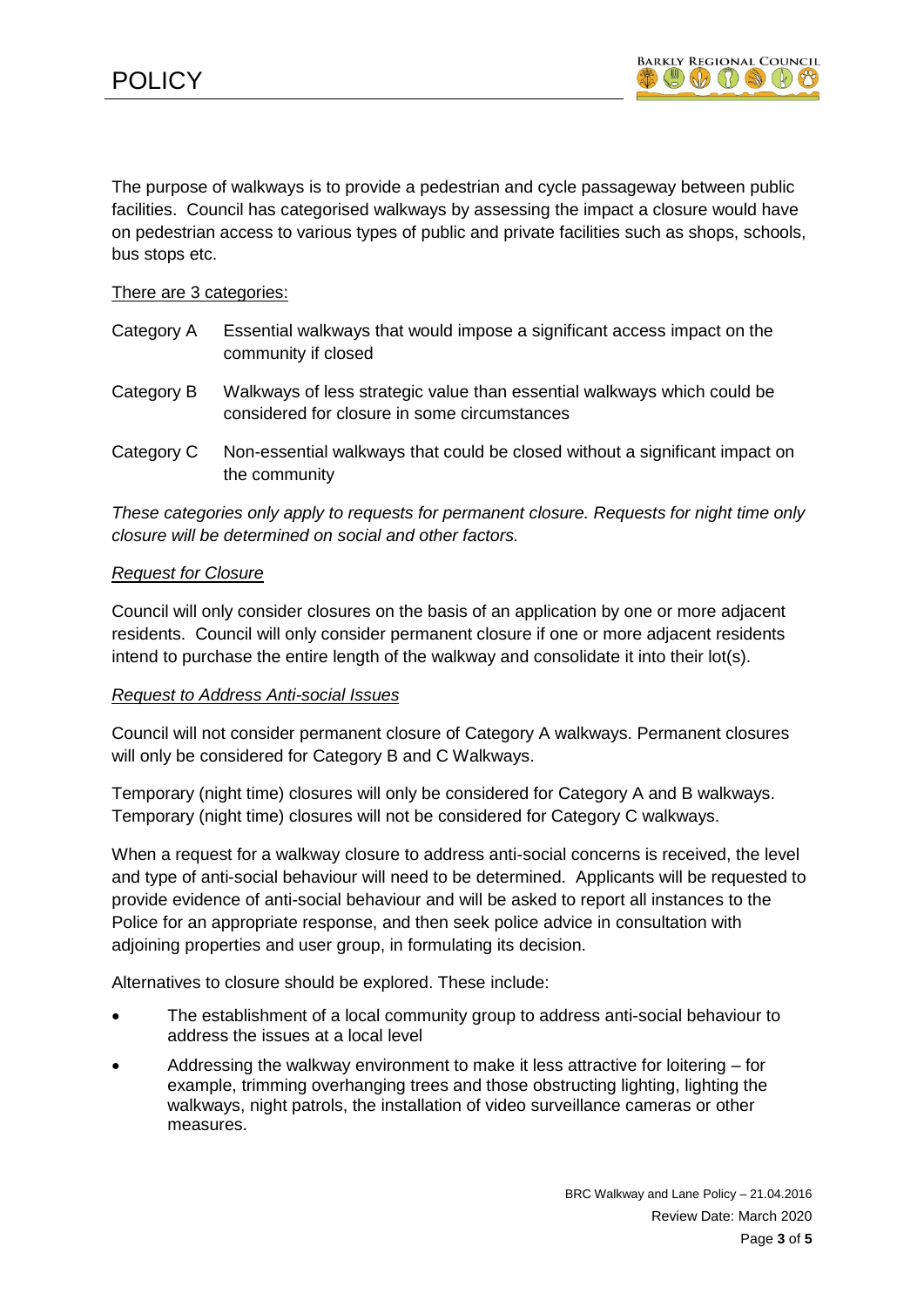If community pressure, policing, lighting and other measures are ineffective then permanent (for Category B and C) or temporary night closures (for Category A and B) will be considered. Temporary closures would involve the erection of gates at each end of the walkway with opening and closing being carried out at pre-determined times by contractors or other approved persons.

# Lighting

Lighting is to be to Australian Standards unless directed otherwise by Council and be designed to minimise light spillage problems into adjacent properties. Priority would be given to Category A walkways. Lighting will not be installed in walkways closed at night except where such lighting is considered desirable by an identified group of stakeholders and the provision of funds for such lighting is provided by external funding sources. Demonstrated positive support from residents immediately affected by the lighting is also required.

Lighting effectiveness may be restricted by tree canopies and vandalism.

#### Video Surveillance

Application of video surveillance techniques would need to be considered within Council's total approach to addressing antisocial behavior and security issues. Considerations include vandalism, appropriate signage, privacy issues, cost and funding.

#### **Public Consultation Process**

#### *Permanent Closure*

Upon request for permanent closure of a Category B or C walkway the applicant will be required to demonstrate strong local community support for the closure. This will normally be obtained through a petition for closure.

If, after considering the issues, Council approves the closure in principle, the general public will be invited to comment on the proposal during a 28 day period. A public notice will be placed in the *Tennant and District Times*, signs will be placed on the walkway, and details of the proposal will be made available at Council's Customer Service Desk at the Administration Centre, 41 Peko Road, Tennant Creek.

Depending on the level of public feedback, further public consultation may be required.

When Council finally determines the application, a public notice will be placed in the *Tennant and District Times*, advising of the outcome. Applicants and residents providing written submissions will receive written advice.

## *Temporary (Night time) Closures*

Upon request for a night closure of a walkway, and subject to Council's approval in principle, Council will go through a similar public consultation process to the permanent closure except that a 3-6 month trial will be conducted prior to any final decision being made.